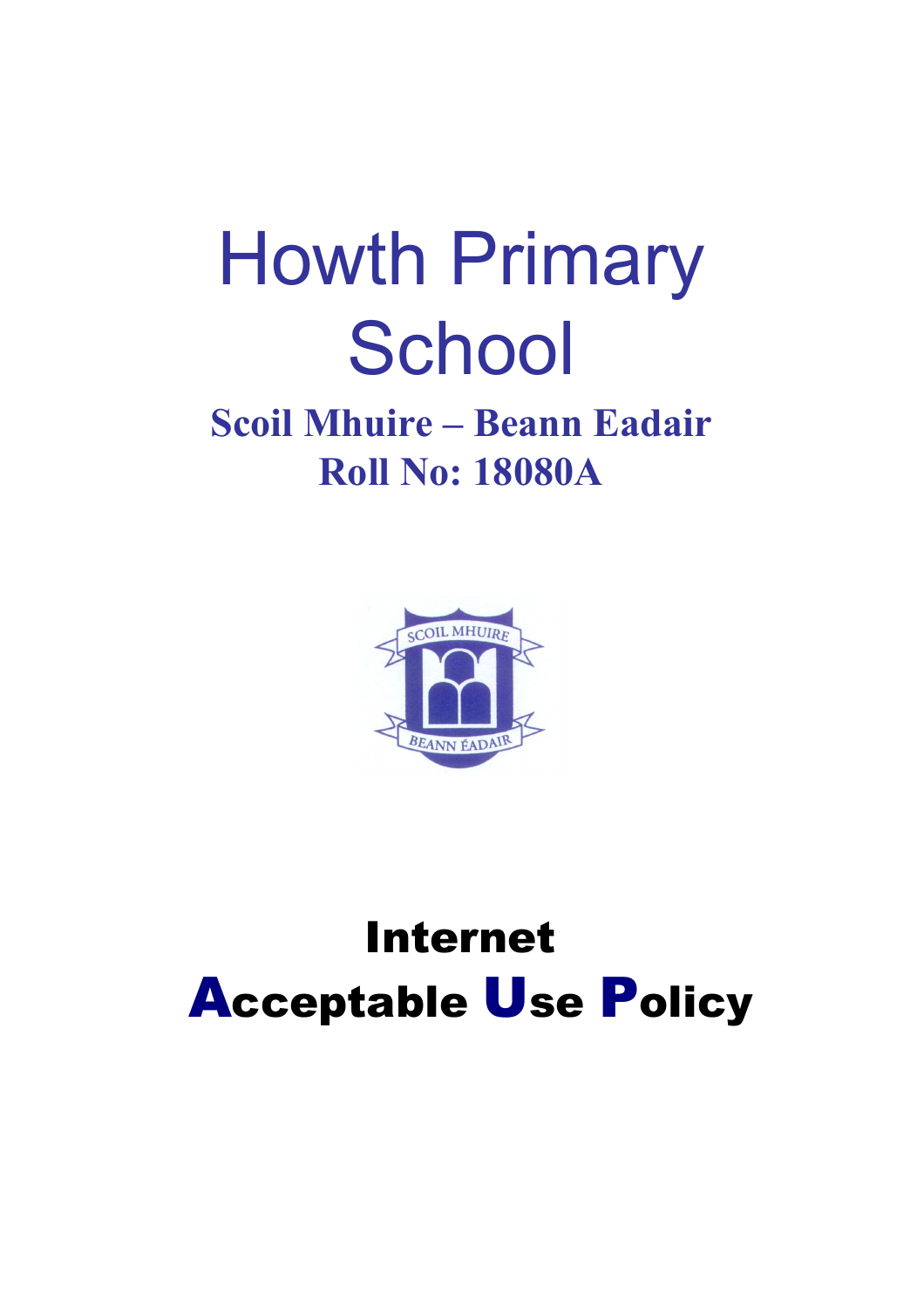#### **Scoil Mhuire Howth\_Primary School**

#### **Aim of Acceptable Use Policy (AUP)**

In accordance with the school mission statement and motto *Ar aghaidh le chéile,*Scoil Mhuire recognises the potential of ICT as an invaluable cross-curricular teaching and learning resource. The aim of this Acceptable Use Policy is to maximise that potential by ensuring that pupils will benefit from learning opportunities offered by the school's Internet resources in a safe and effective manner.

Internet use and access is considered a school resource and privilege. Therefore, if the school AUP is not adhered to this privilege will be withdrawn and appropriate sanctions – as outlined in the AUP and Scoil Mhuire Code of Behaviour and Discipline – will be imposed.

#### **School's Strategy**

The school employs a number of strategies in order to maximise learning opportunities and reduce risks associated with the Internet. These strategies are as follows:

#### **General**

- Internet sessions will always be supervised by a teacher.
- Filtering software will be used in order to minimise the risk of exposure to inappropriate material and will be regularly updated.
- The school will regularly monitor pupils' Internet usage
- Uploading and downloading of non-approved software will not be permitted.
- Virus protection software will be used and updated on a regular basis.
- The use of personal floppy disks, memory sticks, CD-ROMs or other digital storage media in school requires a teacher's permission
- Students will treat others with respect at all times and will not undertake any actions that may bring the school into disrepute

#### **World Wide Web**

∙ Students may not intentionally visit Internet sites that contain obscene, illegal, hateful

or otherwise objectionable materials.

- Students must report accidental accessing of inappropriate materials in accordance
	- with school procedures
- ∙ Students may use the Internet for educational purposes only.
- ∙ Students may not copy information into assignments and fail to acknowledge the

Source (plagiarism and copyright infringement)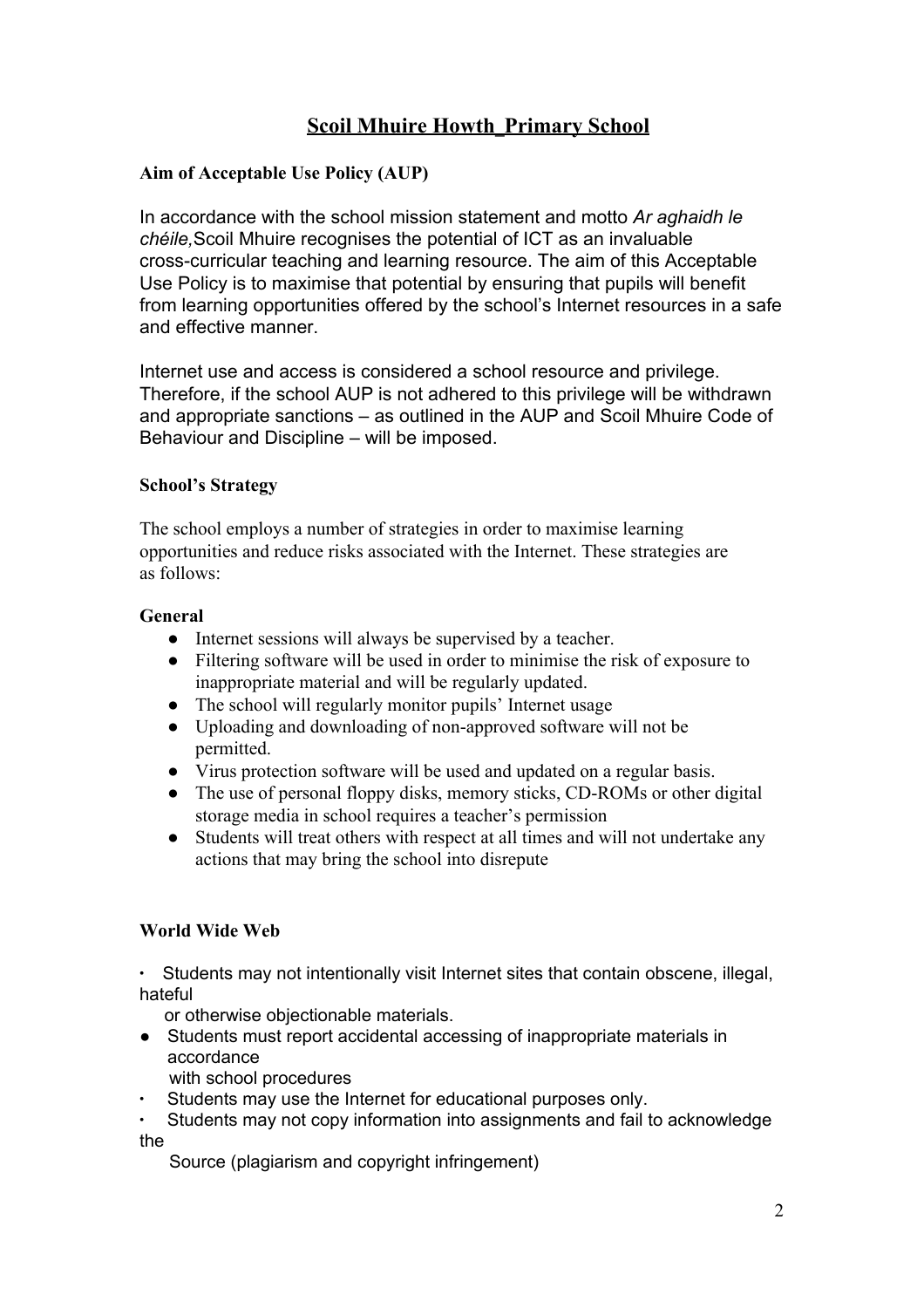- ∙ Students must never disclose or publicise personal information.
- Downloading materials or images not relevant to their studies is in direct breach of
	- the school's acceptable use policy
- ∙ Students will be aware that any usage of the Internet, including distributing or receiving information, school-related or personal, may be monitored for unusual
	- activity, security and/or network management reasons.

#### **Email**

∙ Students do not have school email accounts and may only use approved email accounts

under supervision by or permission from a teacher

∙ Students may not send or receive any material that is illegal, obscene, defamatory or

that is intended to annoy or intimidate another person.

∙ Students may not reveal their own or other people's personal details, such as addresses

or telephone numbers or pictures.

∙ Students must never arrange a face-to-face meeting with someone they only know

through emails or the internet

∙ Students must note that sending and receiving of email attachments is subject to

permission from their teacher.

#### **Internet Chat**

∙ Students may only access chat rooms, discussion forums or other electronic communication forums that have been approved by the school.

∙ Such chat rooms, discussion forums and other electronic communication forums may

only be used for educational purposes and will always be supervised.

∙ Usernames must be used to avoid disclosure of identity.

∙ Face-to-face meetings with someone organised via Internet chat is forbidden.

#### **School Website / Weblogs**

∙ Pupils may be given the opportunity to publish projects, artwork or schoolwork on the

World Wide Web.

● School / Class website / weblogs will be regularly checked to ensure that there is no

content that compromises the safety of pupils or staff

- Website using facilities such as guestbooks, noticeboards or weblogs will be checked frequently to ensure that they do not contain personal details
- ∙ The publication of student work will be co-ordinated by a teacher.
- ∙ Pupils' work will appear in an educational context on Web pages

The school will endeavour to use digital photographs, audio or video clips focusing

on group activities only. Content focusing on individual students will not be published on the school website without parental permission.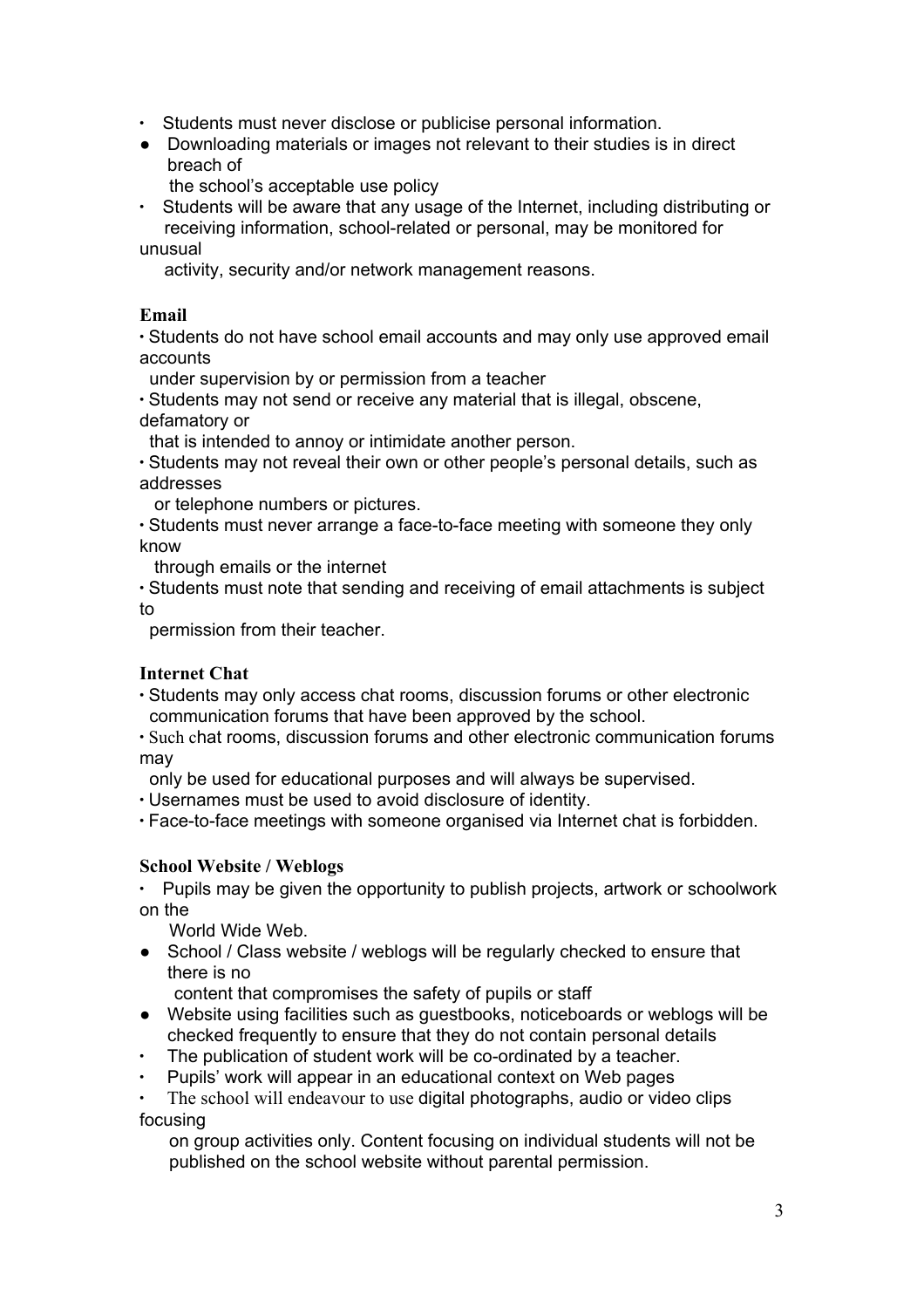- ∙ Personal pupil information including home address and contact details will be omitted from school web pages.
- The school website will avoid publishing the full names of individuals in a photograph

#### **Personal Devices**

• Pupils using their own technology in school, such as leaving a mobile phone turned on or using it in class, sending nuisance text messages, or the unauthorized taking of images and / or audio with a mobile phone camera, still or moving is in direct breach of the school's acceptable use policy.

#### **Legislation**

Parents' attention is drawn to the following legislation:

- Data Protection (Amendment ) Act 2003
- ∙ Child Trafficking and Pornography Bill 1998
- ∙ Interception Act 1993
- Video Recordings Act 1989
- ∙ Video Recordings Act 1989
- ∙ The Data Protection Act 1988

#### **Support Structures**

The school will inform students and parents of key support structures and organizations that deal with illegal material or harmful use of the Internet.

#### **Sanctions**

Misuse of the Internet may result in disciplinary action, including written warnings, withdrawal of access privileges and, in extreme cases, suspension or expulsion in accordance with Scoil Mhuire Code of Behaviour and Discipline. The school also

reserves the right to report any illegal activities to the appropriate authorities.

#### **Development and Review**

This version of the AUP was first revised in April 2011 by John Chambers, Principal, Helen Mulligan, ICT Co-ordinator and Muireann Ridge, and subsequently revised as detailed below. It forms a section of Scoil Mhuire Information and Communications Technology Policy which has been ratified by the School Board of Management. The school will revise the AUP as deemed necessary. Before signing, the AUP should be read carefully to ensure that the conditions of use are accepted and understood.

The above has been ratified by the Board of Management, Scoil Mhuire N.S. Howth, 18080A

| Date of Implementation for original policy : | 16/06/03 |
|----------------------------------------------|----------|
| Reviewed:                                    | 29/03/04 |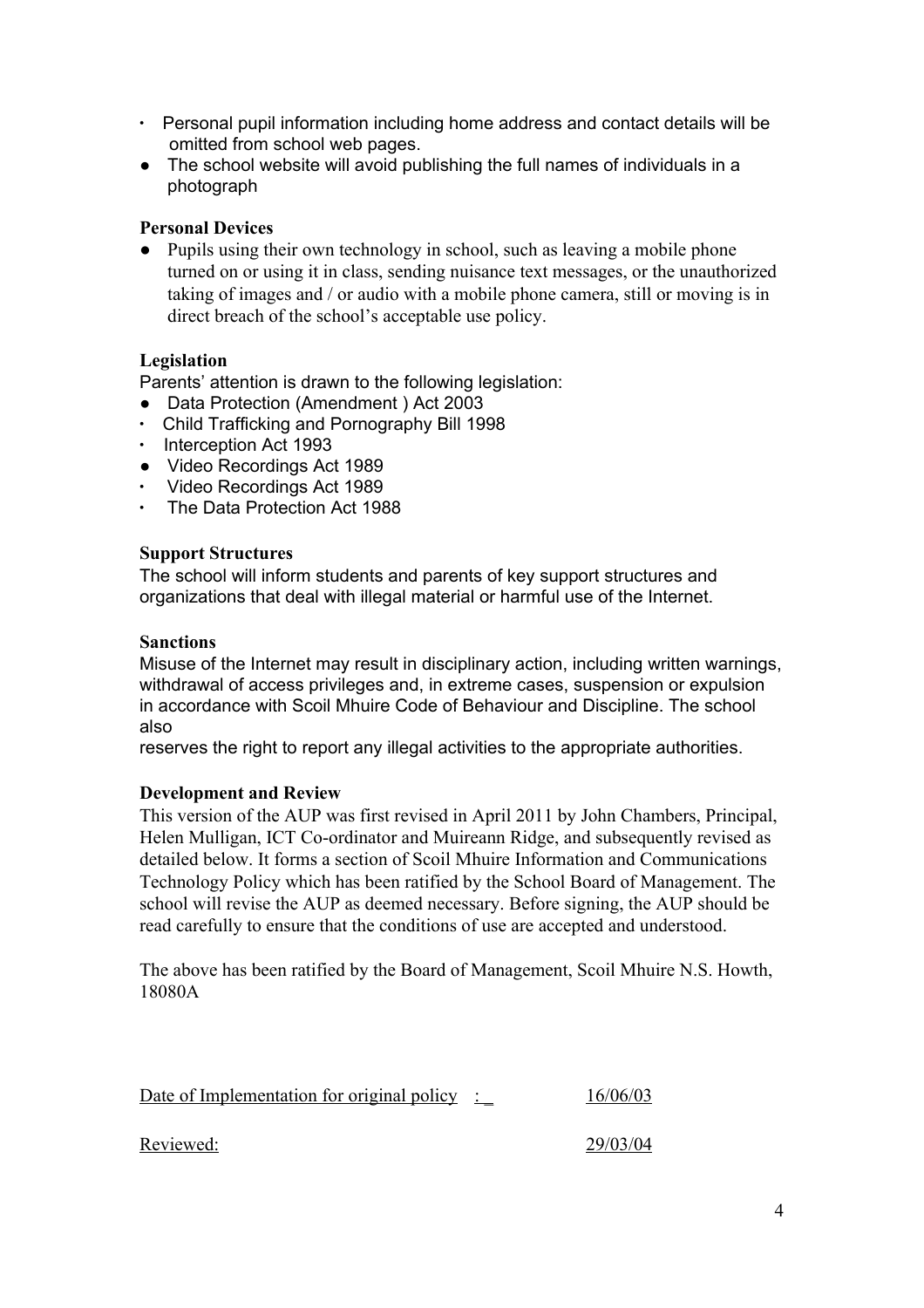| Reviewed: | 09/06/08 |
|-----------|----------|
| Reviewed: | 24/02/14 |
| Reviewed: | =        |

*Permission Form*

#### **Howth Primary School Scoil Mhuire, Beann Eadair**

Please complete and return this permission form to the Principal.

Name of Pupil: Class/Year:

Pupil:

I agree to follow the Acceptable Use Policy on the use of the Internet. I will use the network and Internet in a responsible way and observe all the restrictions explained to me by the school.

Pupil's Signature: Date:

#### Parent/Guardian:

As the parent or legal guardian of the above pupil, I have read the Internet Acceptable Use Policy and grant permission for my son or daughter to access the Internet. I understand that Internet access is designed for educational purposes. I also understand that the school cannot be held responsible if pupils access unsuitable websites, but that every reasonable precaution has been taken by the school to provide for online safety.

Parent Signature: Date: